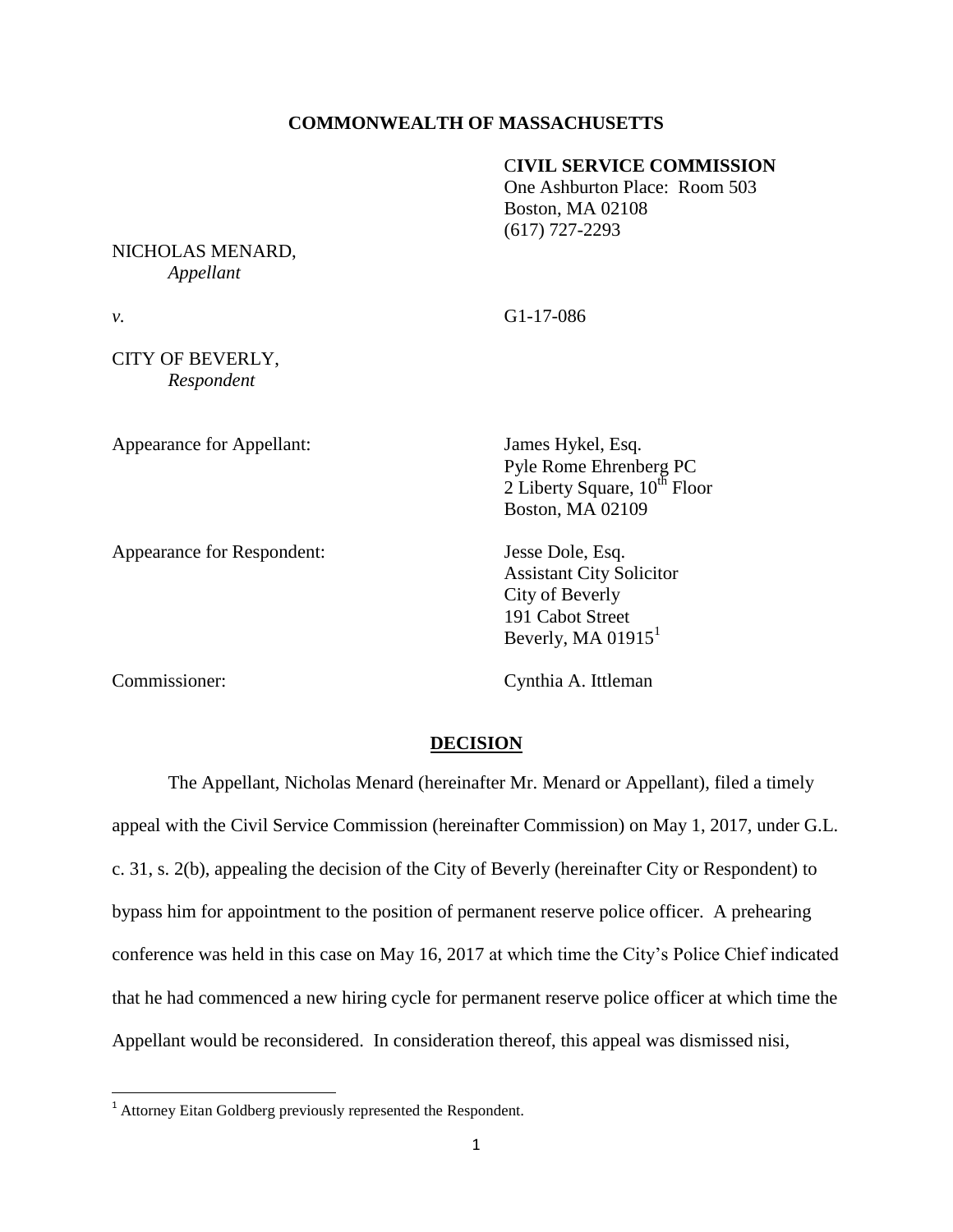effective August 1, 2017. The dismissal also stated that if the Appellant was not appointed as part of the next hiring cycle, the Commission would consider a Motion to Revoke the Order of Dismissal Nisi, to be filed no later than August 1, 2017 seeking to reinstate this appeal for further consideration. The Appellant was bypassed a second time and he timely moved to revoke the dismissal, which request was allowed. On September 11, 2017, another prehearing conference was held. A full hearing was held on October 13, 2017 at the Mercier Community Center in Lowell. $^2$  The hearing was digitally recorded and copies of the recording were sent to the parties.<sup>3</sup> All witnesses, with the exception of the Appellant, were sequestered. After the hearing, the parties submitted post-hearing briefs. For the reasons stated herein, the appeal is allowed.

### **FINDINGS OF FACT:**

A total of thirty-five (35) exhibits were entered into the record.<sup>4</sup> Based on the exhibits

and the testimony of the following witnesses:

## *Called by the Appointing Authority:*

- William Terry, Capt., Beverly Police Department (BPD)
- John LeLacheur, Chief, BPD

*Called by the Appellant:*

 $\overline{\phantom{a}}$ 

■ Nicholas Menard (Appellant)

and taking administrative notice of all matters filed in the case; stipulations; pertinent statutes,

case law, regulations, rules, and policies; and reasonable inferences from the credible evidence; a

<sup>2</sup> The Standard Adjudicatory Rules of Practice and Procedure, 801 CMR ss. 1.00, *et seq*., apply to adjudications before the Commission with G.L. c. 31 or any Commission rules taking precedence.

 $3$ If there is a judicial appeal of this decision, the plaintiff in the judicial appeal would be obligated to supply the court with a transcript of this hearing to the extent that he/she wishes to challenge the decision as unsupported by the substantial evidence, arbitrary and capricious, or an abuse of discretion. In such cases, this CD should be used by the plaintiff in the judicial appeal to transcribe the recording into a written transcript.

<sup>&</sup>lt;sup>4</sup> Respondent's Exhibits (R.Ex.)  $1 - 3B$ , 4 through 8A and 8C – 21; Appellant's Exhibits (A.Ex.) 3C, 8B, 22 and 23; and exhibits ordered at the hearing and entered post-hearing as R.Exs. 3D (signed Certification 03797), 6E, 7F, 8D, 8E (signed Certification 04365), 11E, 13E, 14E, 15E, 24, 25 and 26. R.Exs. 24-26 are affidavits of Capt. Hegarty, Sgt. Backstrom and Officer Skerry identifying their interview notes among the Exhibits.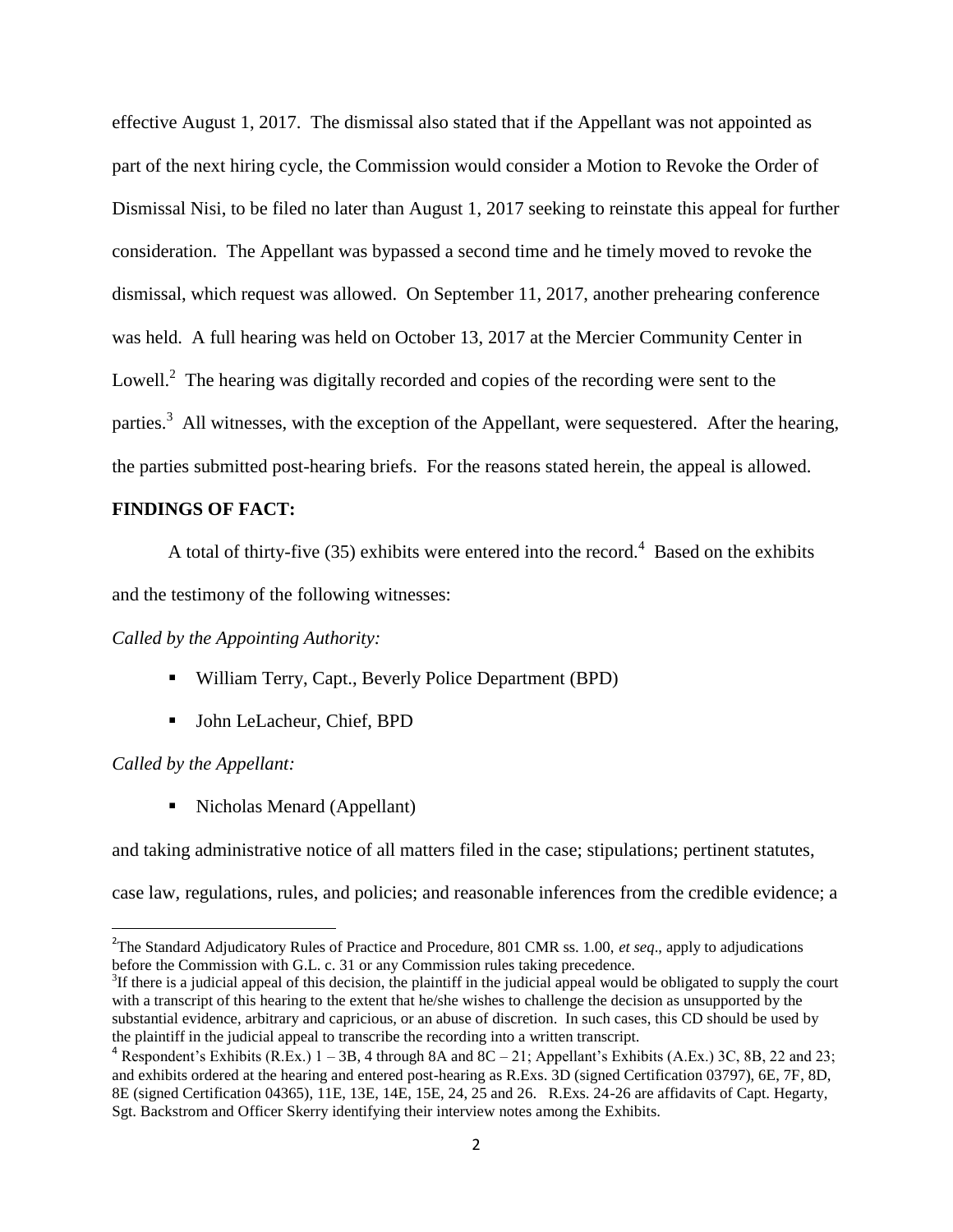preponderance of the evidence establishes the following facts:

### *Background*

- 1. The Appellant took and passed the 2015 civil service police officer exam. At the time of this appeal, the Appellant was a firefighter in Cambridge for approximately eight (8) years and a licensed EMT for approximately thirteen (13) years. (Testimony of Appellant)
- 2. Chief LeLacheur is the appointing authority for hiring police officers at the BPD. Prior to his appointment as Chief of the BPD in 2013, the Chief was a police officer in New Hampshire and a state police officer in New Hampshire. (Testimony of LeLacheur)
- 3. In the hiring of reserve police officers in 2016 and 2017 from the 2015 civil service police officer exam, Chief LeLacheur was interested in hiring candidates who had already received police academy training because it saves the City money and he was interested in hiring candidates who had experience in law enforcement. In addition to attending the reserve police academy, new hires receive field training, working with members of the BPD. The Chief was concerned that the number of reserve police officers in the BPD was low compared to the number that was authorized. (Testimony of LeLacheur)

## *Certification 03797*

4. Capt. Timothy Hegarty was in charge of civil service matters in the hiring process at the BPD at pertinent times here. (Testimony of LeLacheur) Capt. Hegarty asked the state's Human Resources Division (HRD) for a certification of candidates for reserve police officer who passed the 2015 police officer exam. (Testimony of LeLacheur; R.Ex. 3D).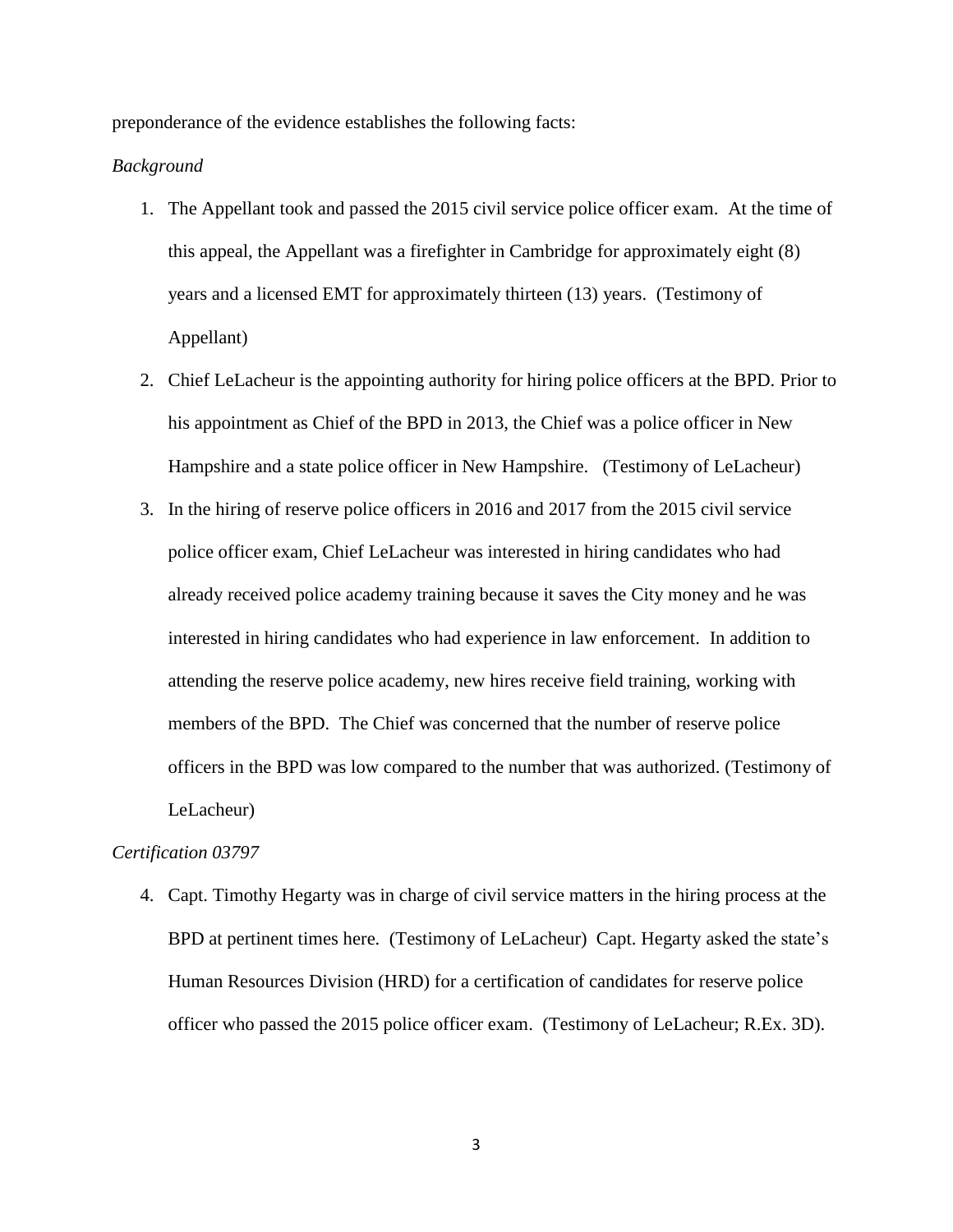5. HRD issued Certification 03797 on May 12, 2016 to hire nine (9) reserve police officers, which indicated that the deadline for making appointments was August 4, 2016. Interested candidates signed Certification 03797. Among those who signed this Certification, the Appellant was ranked 14th (tied at 11). (R.Ex. 3D)

Capt. Hegarty and then-Lieut. Terry conducted the candidates' orientation. During the hiring process involving Certification 03797, candidates submitted applications and background investigations were to be completed by Capt. Hegarty, Officer Boccuzzi and Det. Barror. However, Capt. Hegarty was then replaced by Capt. Terry in the hiring process involving Certification 03797. Investigators met with candidates to conduct Initial Candidate Interviews and completed the related form, checked the candidates' personal and professional references, questioned the candidates' neighbors, and checked, among other things, the candidates' employment, credit, criminal and driver records. Det. Barror conducted the Appellant's background investigation. (Testimony of Terry and LeLacheur)

6. As indicated in the Appellant's application, the Appellant,

attended college; is a certified paramedic; has been an EMT instructor; has been a Cambridge firefighter for approximately a decade; is a Rescue Diver; is a boat operator for a Fire Department Marine unit, is a hazmat technician; is studying for an M.A. in Human Resource Management for Emergency Services; has very positive references, including a positive reference from a Sgt. in the Cambridge Police Department Bomb Squad with whom the Appellant works; has had no incidents on his adult driver's record for approximately twenty (20) years;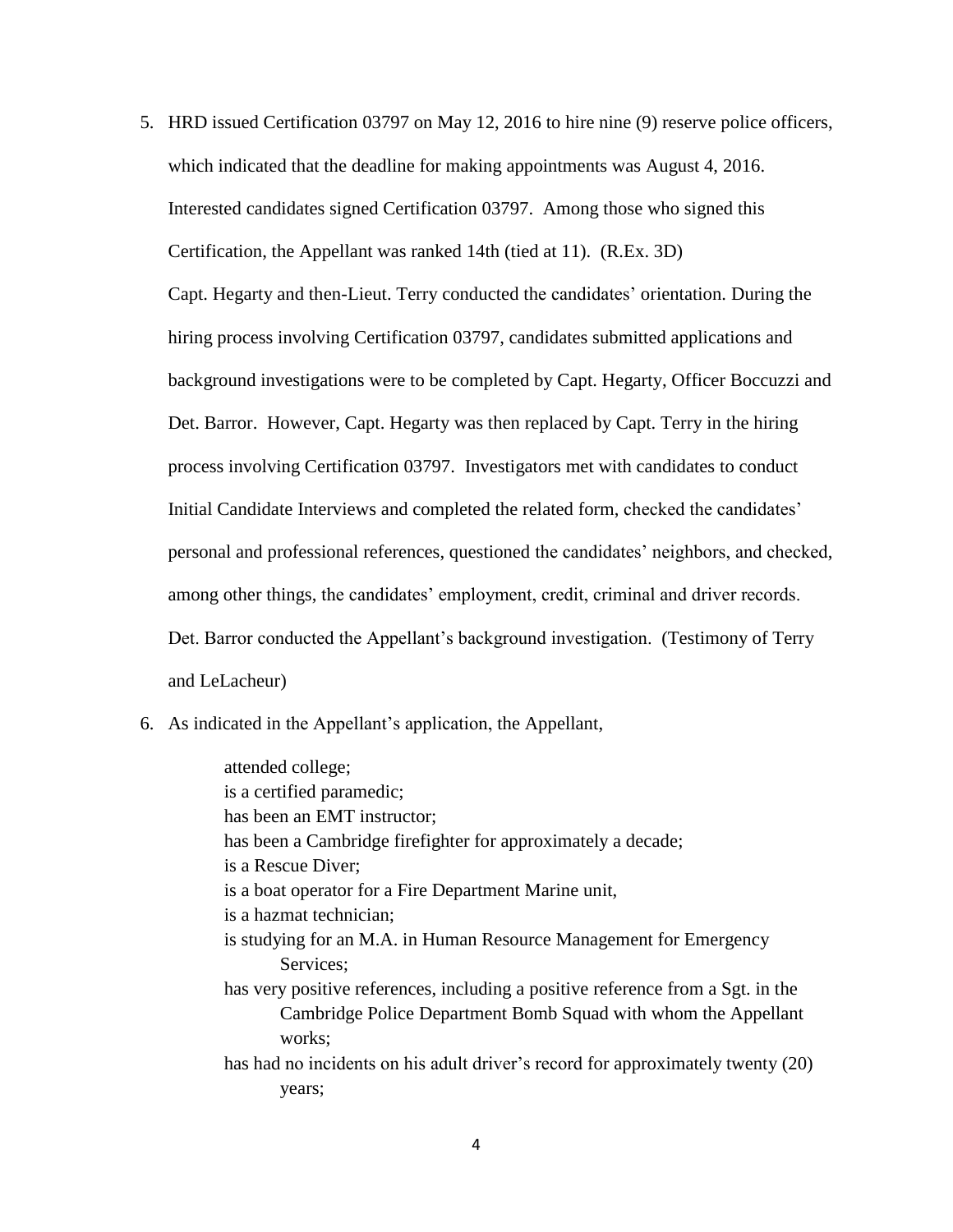was charged with being a minor in possession of alcohol more than twenty (20) years ago; lives in Beverly with his wife and children; and has a fair to poor credit history.  $(Exs. 6A - 6E)$ 

In addition, the Appellant works with the State Police on hazmat cases, addressing related chain of custody matters. The hazmat training is six (6) weeks long. The Appellant has also attended a number of training sessions with the State Police lab. He attends semiannual training to work with the police bomb squad. The Appellant has also taken training courses for firefighters to use police equipment. Further, the Appellant is licensed to carry a gun and is the Cambridge Police Department SWAT medic, which requires that he be able to carry a gun. He writes fire reports and has testified in court three (3) times in connection with his work. In connection with his diver certification, the Appellant has trained with the environmental police. In addition, the Appellant administers NARCAN to people who have overdosed and has taught others how to use it. Finally, the Appellant has also worked with Massport. (Testimony of Appellant)

- 7. Question 19B of the application asks if the candidates have any experience as a police officer or firefighter, or in law enforcement more generally, whether as an intern, volunteer or a member of such a department, and whether the candidates have attended any police academy, providing a section for candidates to explain. (R.Ex. 6A) The Appellant checked "no" for each of these questions even though the Appellant indicated elsewhere in his application that he is a firefighter with experience working with police. (Id.; Administrative Notice)
- 8. After conducting background investigations, the Respondent also conducted formal interviews of candidates in relation to Certification 03797. Chief LeLacheur decided that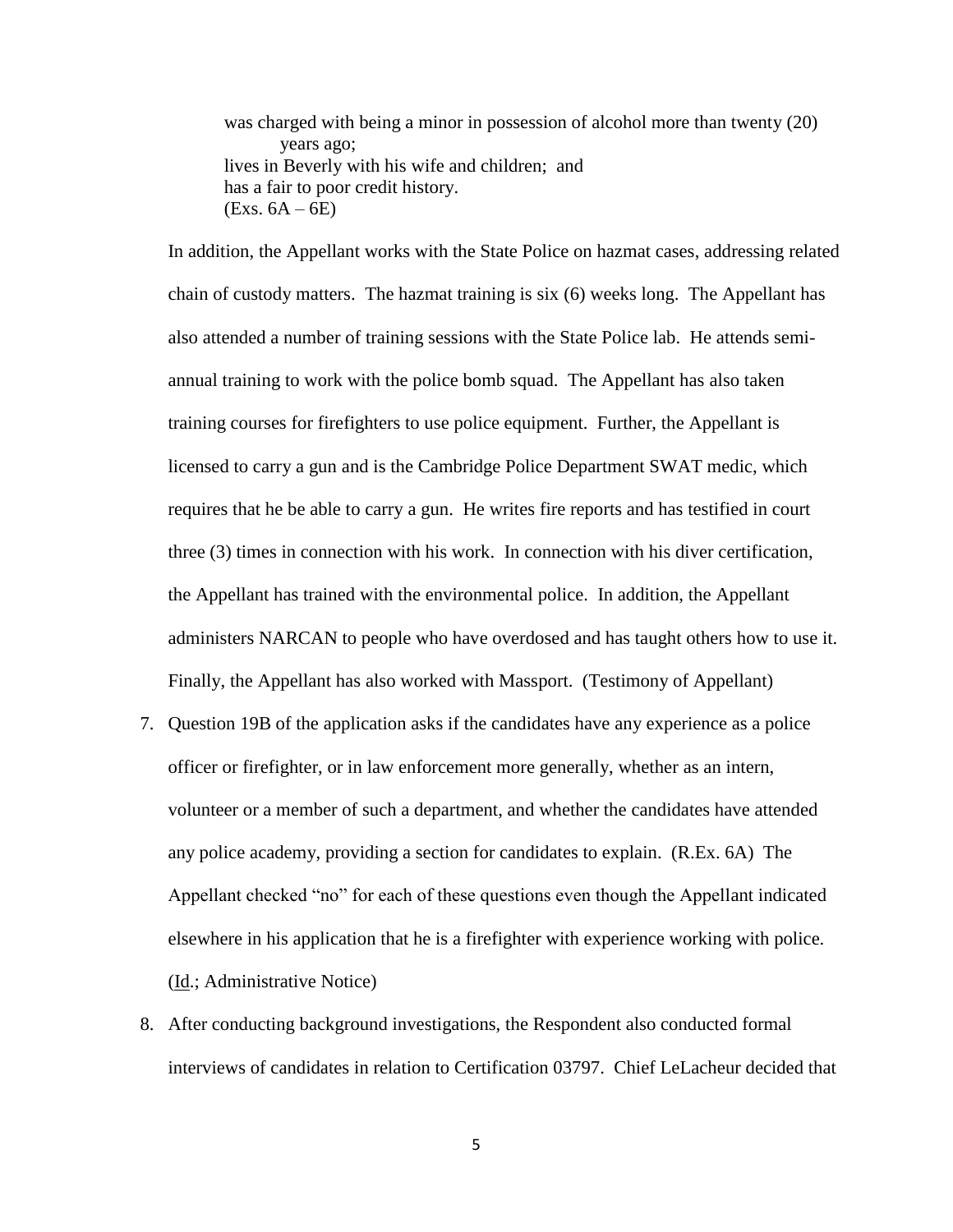the candidates' performance at the formal interview would account for 75% of the candidates' final score and their rank on the signed Certification would account for 25% of their score. The interviews involved nine (9) questions, the responses to which each interviewer was to grade the candidates from 1 to 5 (with 5 being the highest score) and rankings for appearance, presentation and preparation (each of which were graded from 1 to 10). In October 2016, the following members of the BPD interviewed certain candidates, including the Appellant: Det. William Barror, Capt. William Terry (then-Lieutenant), and Officer Michael Boccuzzi. (Testimony of LeLacheur) Capt. Terry is the third generation of his family serving in the BPD. (Testimony of Terry) The three (3) interviewers collectively scored each candidate's answer to each question. Each interviewer also wrote a few words about the candidates' answers to the questions. (R.Exs. 6D, 9, 11D, 13D, 14D, 15D and 16)

- 9. Capt. Terry testified that Menard did not have an impressive interview, that the Appellant's answers were not well thought out and were not applicable, without stating how they were inapplicable. (Testimony of Terry)
- 10. The interviewers also interviewed Candidate A. (Testimony of Terry) Candidate A's name appears four (4) names below the Appellant on Certification 03797. (Administrative Notice; *see also* R.Exs. 3B, 3D, 3E and 8E; A.Ex. 3C)
- 11. In response to the interview question about the primary duties of a reserve officer, the Appellant stated that it involves keeping the community safe and protecting patrol officers, for which he received a below average score, and the City alleged that the Appellant did not provide details. (R.Ex. 6D) Candidate A answered the same question referencing a complement patrol, working lots of hours and being prepared, lacking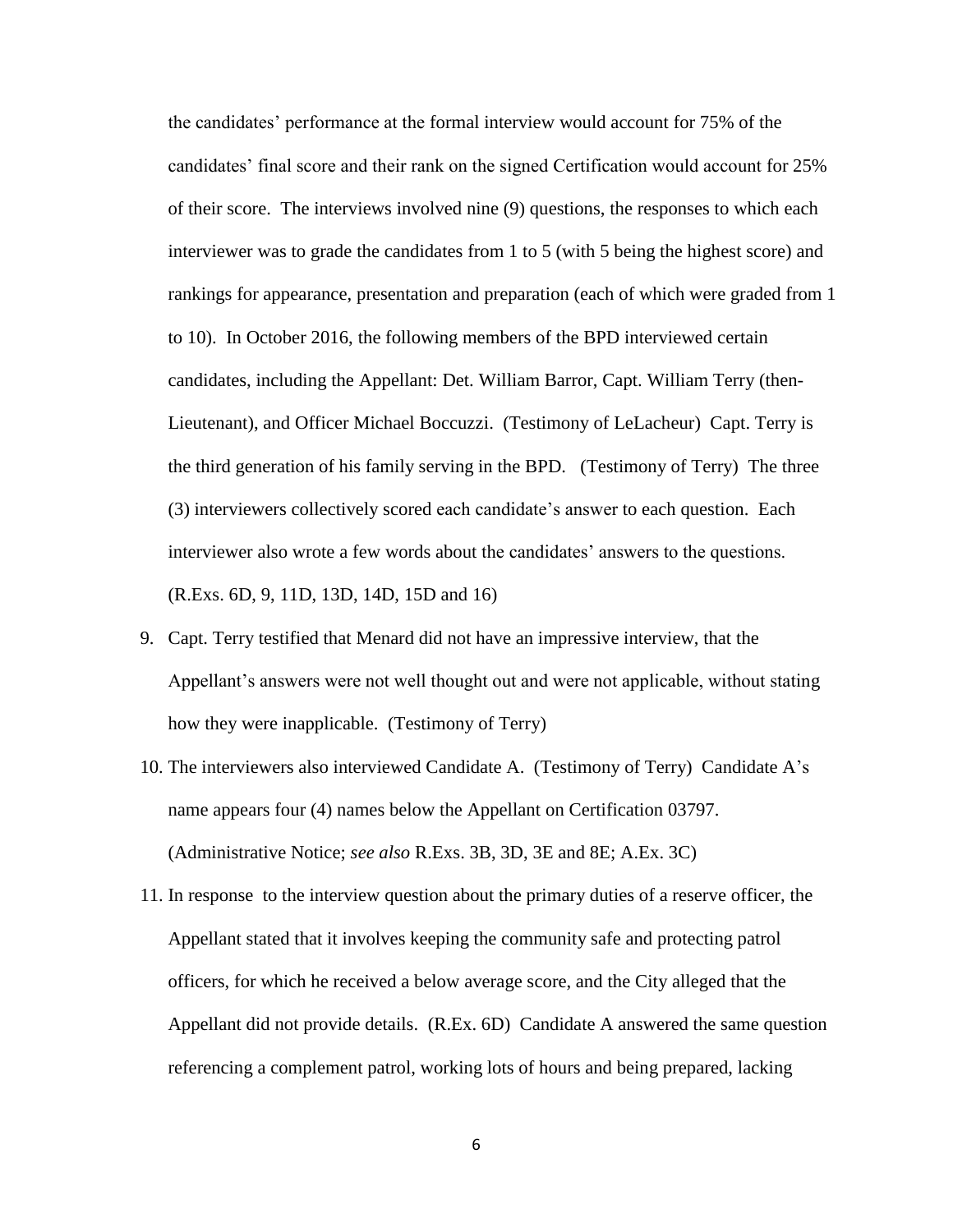detail, and, yet, Candidate A received an above-average score. When asked about meeting training requirements, both Candidate A and the Appellant answered that they work full time but the Appellant suggested that his work schedule could be flexible to accommodate the training. For his response, the Appellant received an average score and Candidate A received an above average score. When they were asked if there was anything to disclose, both the Appellant and Candidate A said there was nothing but the Appellant received a 4 and Candidate A received a 5. With respect to 30 points available in the interview for "general impression", Candidate A received a score of 30 and the Appellant received a score of only 21. (R.Exs. 6D, 7D, 4, 9 and 16) However, there is no indication on the interview form what criteria were to be used in scoring the candidates' in this regard. (Administrative Notice) Capt. Terry testified that Candidate A had an impressive interview. (Testimony of Terry)

- 12. The interviewers each gave the Appellant a score of 48 out of a possible 75 points, giving him one of the lowest interview scores of candidates who were interviewed in connection with Certification 03797. (R.Ex. 4)
- 13. The Respondent hired nine (9) candidates in connection with Certification 03797, not including the Appellant. All but one of the selected candidates had higher interview scores than the Appellant. One selected candidate, Candidate B, ranked above the Appellant on the Certification but had the same interview score as the Appellant. (R.Exs. 3A, 3D, 4, and 8C)
- 14. Candidate A received an interview score of 68 out of 75, the second highest interview score. There is no indication in the record how Candidate A was dressed for his interview. Only two (2) members of the BPD interviewed Candidate A: Capt. Terry and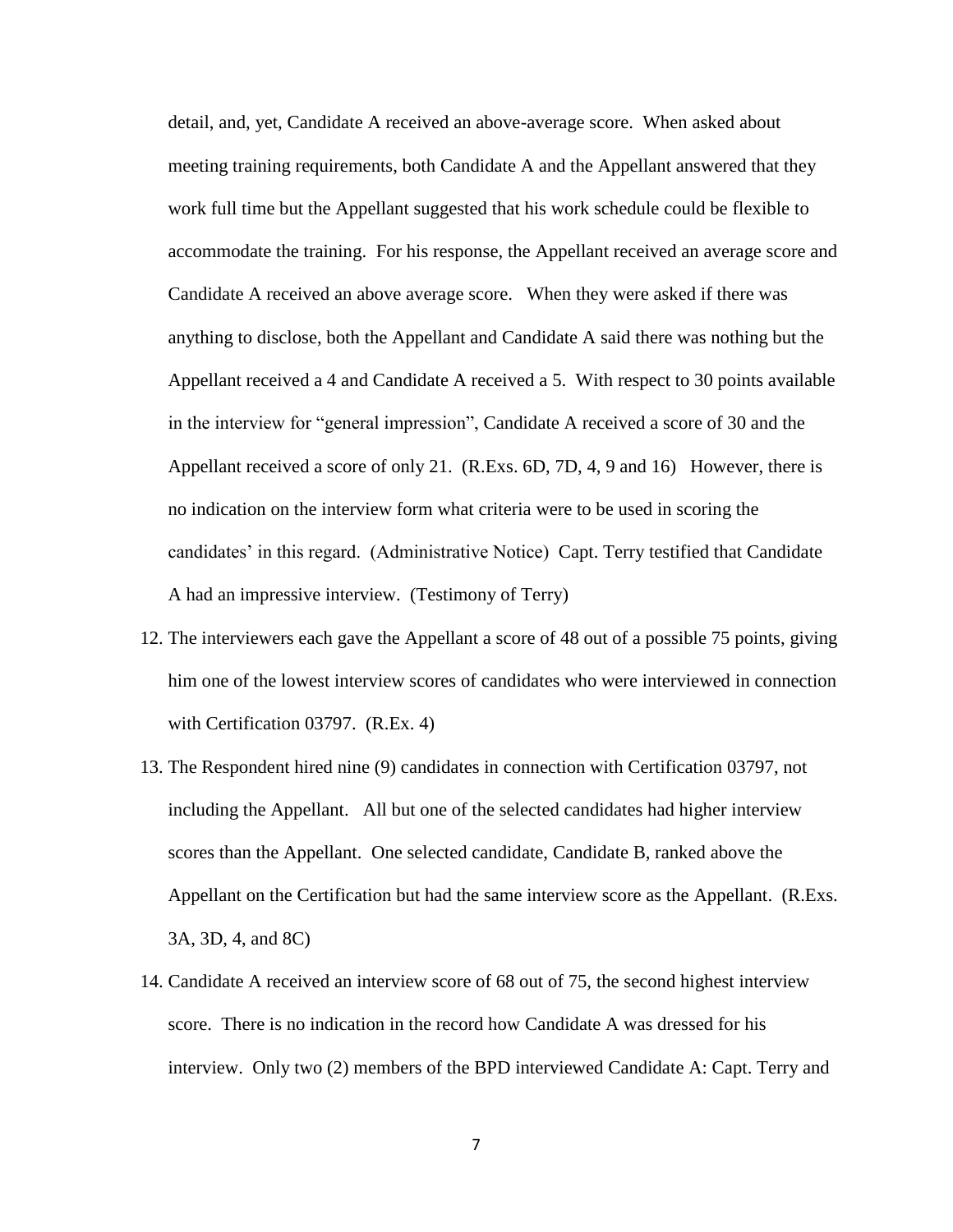Det. Barror. (R.Ex. 7D) As Candidate A indicated in his application, his uncle is BPD Capt. Timothy Hegarty and Candidate A's cousin is an officer at the BPD. In response to the application essay question about why the candidate wants to be a police officer, Candidate A wrote that, while growing up, he was inspired by his uncle, Capt. Hegarty. (R.Ex. 7A) Capt. Hegarty is listed as the BPD contact for HRD on Certification 03797, as well as on subsequent Certification 06435. He gave the orientation presentation to the candidates who signed Certification 03797 and he participated in the hiring process related to Certification 04635 by interviewing other candidates and attending a meeting with Chief LeLacheur and others to discuss the interview rankings. (Exs. 3D, 8E, 11D, 13D, 14D and 15D; Testimony of LeLacheur; Administrative Notice)

- 15. Candidate A has worked at the police department of a nearby municipality as a patrolman (though not fulltime), a reserve officer, and an auxiliary officer since 2007. He has completed the academy for reserve and fulltime officers. Candidate A reported no discipline during his police officer experience but he had a minor car accident at work on one (1) occasion and an incident involving a citizen in a traffic matter. The police department of the nearby municipality found no wrongdoing on the part of Candidate A regarding the traffic matter but the citizen sued the municipality. Candidate A has not attended college, his credit record contains no delinquent accounts, he has no criminal record, no civilian driving incident since 2007, he has attended numerous police training programs, and he was in the military police. (Exs.  $7A - 7F$ )<sup>5</sup>
- 16. By letter dated February 27, 2017, Chief LeLacheur informed the Appellant that he had been bypassed. The letter did not list any negative reasons for bypassing the Appellant but listed the reasons that the Respondent selected Candidate A. (R.Ex. 1)

 $\overline{\phantom{a}}$ 

<sup>&</sup>lt;sup>5</sup> Candidate A received an honorable military discharge following a physical disqualification. (R.Ex. 7E)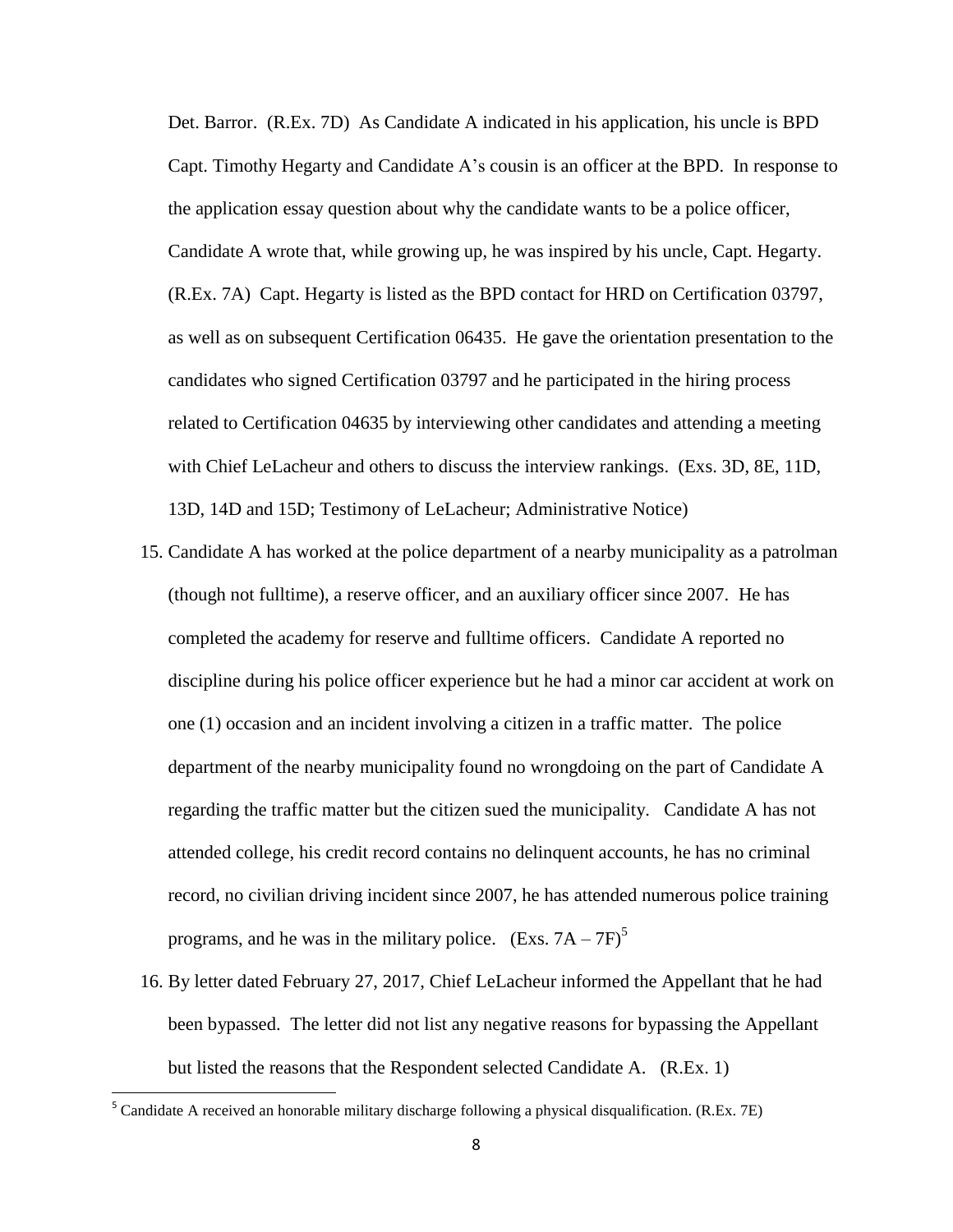- 17. Capt. Hegarty requested the next Certification from HRD and received it on May 12, 2017. This new Certification authorized the BPD to hire nine (9) additional reserve police officers, indicating that the deadline for making appointments from this Certification was August 4, 2017. (R.Ex. 8E) However, Chief LeLacheur testified that he only wanted to hire six (6) candidates, in addition to those hired in connection with Certification 03797. On Certification 04635, the Appellant was ranked 4th among those who signed it. (R.Ex. 8E) On a separate document also marked Certification 04635 and dated May 12, 2017, is a list of two (2) candidates' names (Candidates G and H), both of whom signed this two (2)-person list. (Id.; Testimony of LeLacheur)
- 18. In considering candidates on Certification 04635 who had been on the prior Certification, the BPD updated their background investigations. (Testimony of LeLacheur)
- 19. Capt. Hegarty, Sgt. Backstrom and Officer Skerry conducted the interviews of candidates pertaining to Certification 04635. (Testimony of LeLacheur) Capt. Hegarty participated in the interview of Candidate C, who listed Capt. Hegarty (and the Captain's son, who is also a member of the BPD) as a reference in his application and listed him among eight (8) members of the BPD whom he has known for well more than a decade. (R.Ex. 11A and 11D) The questions asked for this Certification were different from the questions asked of candidates on Certification 03797, given that some of the candidates had been interviewed in consideration under Certification 03797. (*See, e.g.* R.Ex. 13D) Like the interview process for Certification 03797, the interviewers regarding Certification 04635 discussed what score to assign to each candidate's answer and took few notes. (R.Exs. 9 and 16) Chief LeLacheur, who observed these interviews (but not the interviews of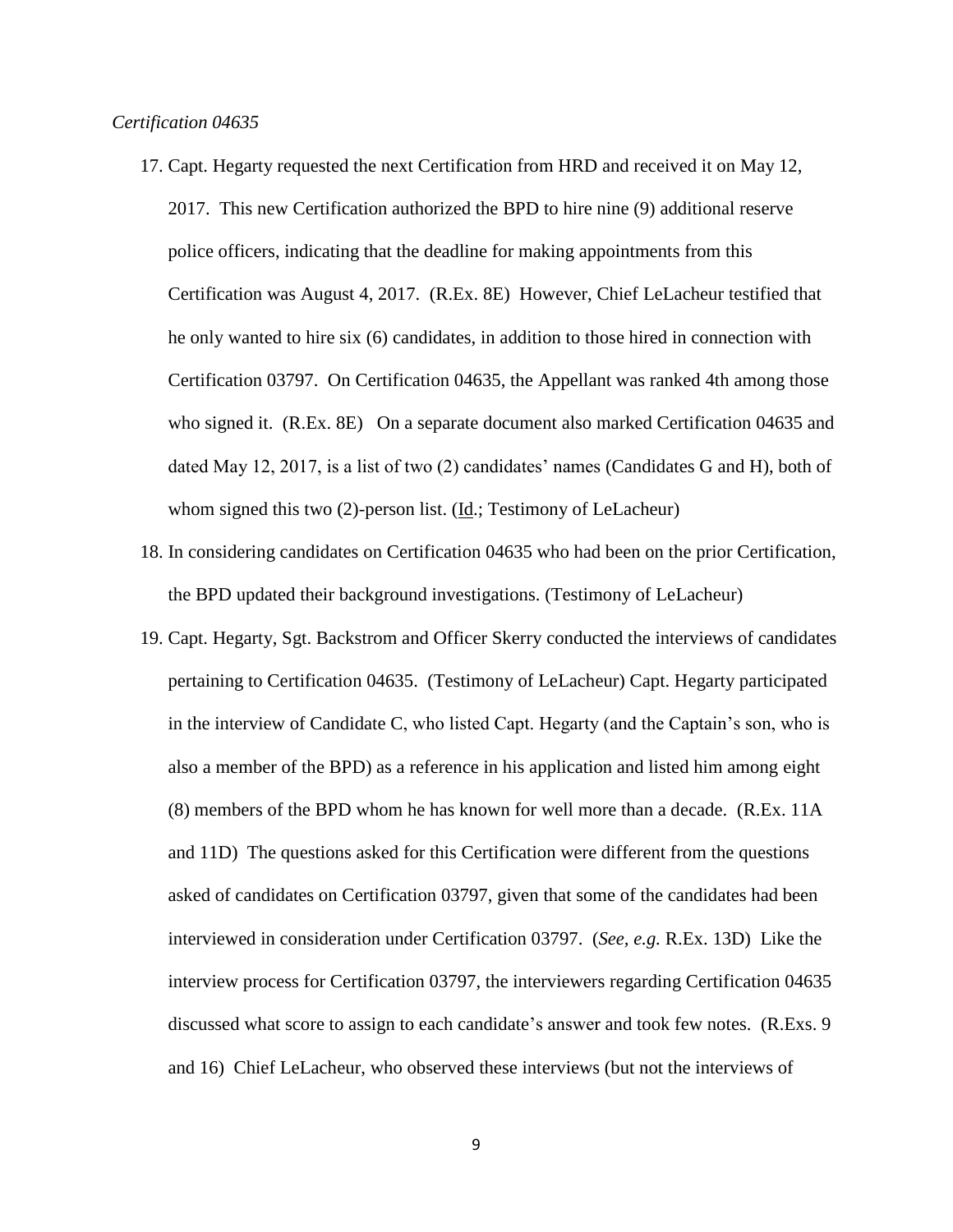candidates relating to Certification 03797), assigned a letter grade to each candidate as follows:

Candidate E received a B+. Candidate M received an A; Candidate P received a C+; Candidate S received an A; Candidate T received a B+; Candidate W received a C; Candidate Y received a B-; and the Appellant received a C. (R.Ex. 16)

After the interviews, Capt. Hegarty, Sgt. Backstrom and Officer Skerry met with Chief LeLacheur to discuss the candidates on Certification 04635. (Testimony of Chief LeLacheur) However, for the hiring process under Certification 04635, the interview accounted for 50% of the candidates' final scores and the candidates' civil service exam ranking counted for 50% of the candidates' final scores, instead of the 75% weight given for interviews and 25% weight for rank on the civil service exam used in consideration of candidates under Certification 03797. The resulting rank, combining the candidates' civil service ranking with their oral interview scores, placed the Appellant 7th out of 9 candidates interviewed in connection with Certification 04635. (Testimony of LeLacheur; R.Exs. 9 and 16)

20. At the Commission hearing, when he was asked if the Appellant had any law enforcement experience, Chief LeLacheur testified that he "was told" that the Appellant did not. (Testimony of LeLacheur (Recorded Testimony at 1:51) However, the Chief also testified that he had reviewed the candidates' files. (Testimony of LeLacheur) The Appellant's file included his application, which, at a minimum, included a reference from the Cambridge Police Department Bomb Squad Sergeant with whom the Appellant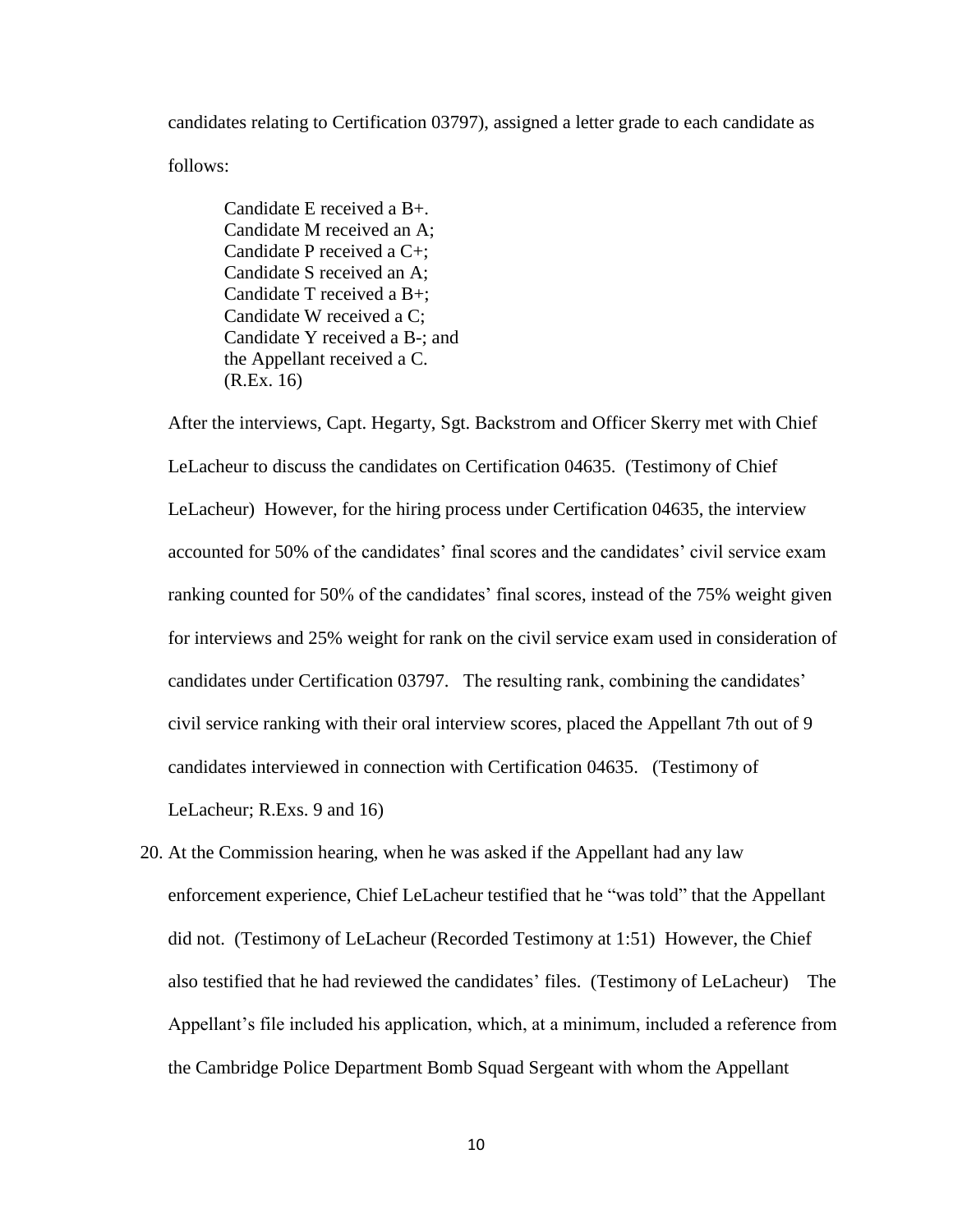works. (Exs.  $6A - 6E$ ) Chief LeLacheur also testified, in effect, that his decision not to appoint the Appellant was based on a personal feeling. (Testimony of LeLacheur)

- 21. Asked why he only hired four (4) reserve officers in connection with Certification 04635 when he had testified that he needed six (6), Chief LeLacheur stated that he did not think that the other candidates were qualified. (Testimony of LeLacheur)
- 22. In connection with Certification 04635, the Respondent hired four (4) candidates, all of whom ranked below the Appellant on this Certification: Candidates C, D, E, and F. (R.Exs. 8A and 8E) Three (3) of the four (4) selected have relatives in the BPD, one (1) of whom is a superior officer; two (2) of the candidates are related to one (1) member of the BPD. The fourth (Candidate C) lists eight (8) members of the BPD he knows personally, knowing most of them for at least a decade. (R.Exs. 11A – 11E, 13A – 13E, 14A – 14E, 15A – 15E) The successful candidates' interview scores were:

| Candidate                                                                              | Score - 03797 <sup>6</sup>               | Score $-04635$                                            | Chief's Score $-04635$ |
|----------------------------------------------------------------------------------------|------------------------------------------|-----------------------------------------------------------|------------------------|
| $\mathcal{C}_{\mathcal{C}}$                                                            | $9th$ out of 17<br>$W/$ BPD" $(R.Ex. 4)$ | highest of 9<br>(interviewer noted "numerous involvements | A                      |
| D                                                                                      | $12^{th}$ out of 17                      | $4th$ highest of 9                                        | $B+$                   |
| E                                                                                      | (not on this Cert.)                      | 2d highest of 9                                           | A                      |
| F                                                                                      | $16^{th}$ out of 17                      | $3rd$ highest of 9                                        | $B+$                   |
| (R.Exs. 3A, 3B, 3D, 4, 8A, 8D, 8E, 9, 11D, 13E, 14E, 15E, 16, 24, 25 and 26; A.Ex. 8B) |                                          |                                                           |                        |

23. The backgrounds of the four (4) candidates who bypassed the Appellant in connection with 04635 are as follows:

 $\overline{\phantom{a}}$ 

 $6$  The record does not include the question forms used in the interviews of Candidates C, D and F, the interviewers' written notes on the question forms indicating the candidates' responses and their reactions to them, or the initials of those who actually conducted the interviews in connection with Certification 03797.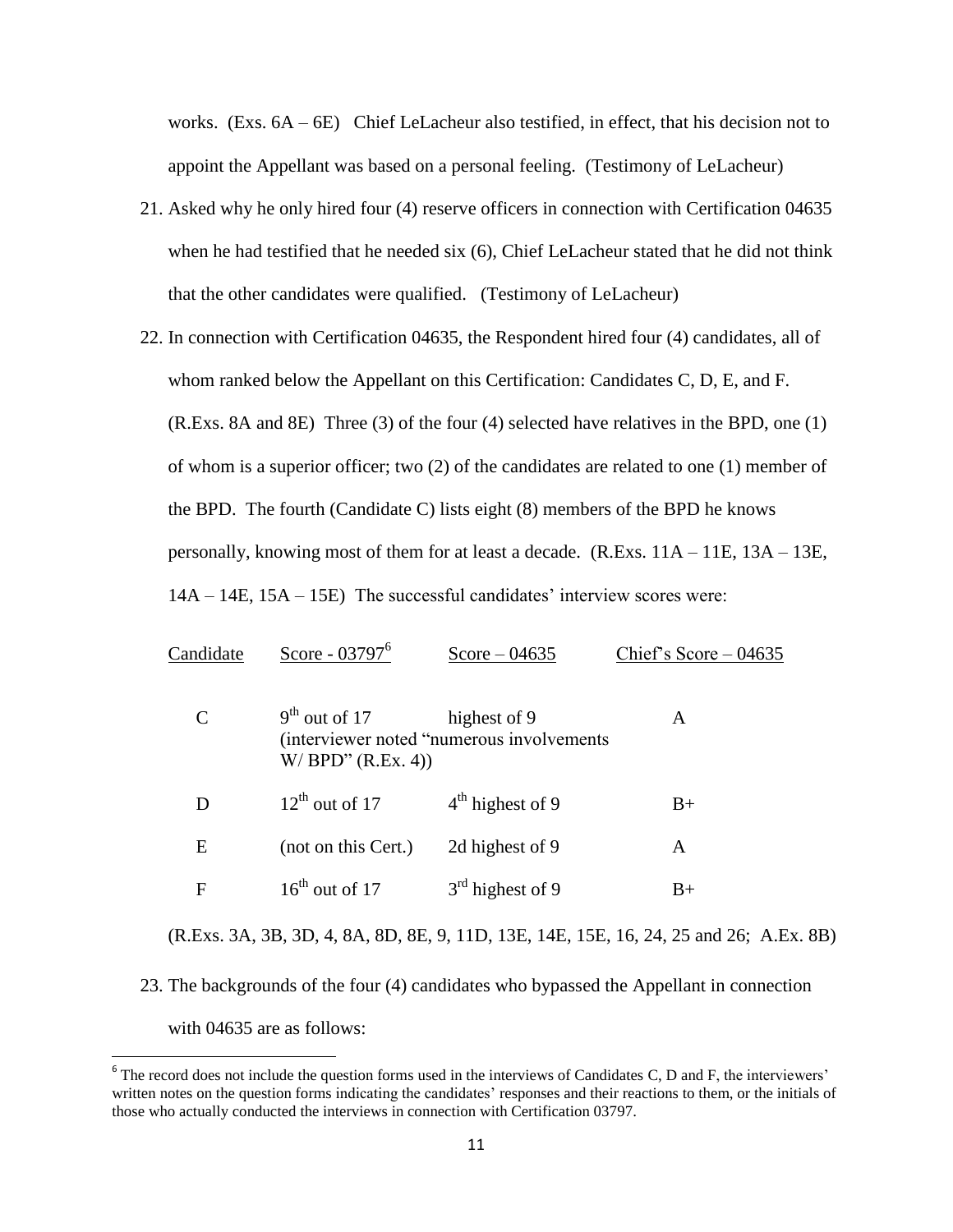Candidate C

- scored highest on the interview;
- earned a BA in Criminal Justice in or around 2014;
- in 2015, he began employment as a Correction Officer at a County Sheriff's Department; prior to that he was employed by a moving company;
- his driver's history includes surchargeable accidents in 2013 and 2017, multiple notices of license suspension and payment defaults in connection with citations for speeding and lane violation for which he was found responsible, in 2012 he was charged with refusing a breathalyzer test in another state and he lost his license but it was reinstated in 2013, and he was required to take a national safety course for incurring multiple incidents within two  $(2)$  years;
- his CORI indicated that in September 2014, he was charged with "operating after", which was dismissed after he paid certain fines; and
- his credit history indicates that, of eight (8) accounts, three (3) would be considered negative and five (5) were accounts in good standing. (Exs. 11A – 11E)

# Candidate D

- attended some classes at a community college in 2012;
- has been working at Police Department nearby for five months as a reserve police officer, for which he attended a reserve police academy;
- has been an Assistant Harbor Master in multiple locations. In one such Asst. Harbor Master job, he worked with Candidate E (whose father is a BPD superior officer);
- has a driver's history that includes accidents in 2010 and 2016; and
- has a credit history that is ranked as "good".
	- (Exs. 13A 13E)

Candidate E

- earned a BA in Criminal Justice in 2015;
- began employment as a college campus police officer in June 2016, after completing a reserve police academy;
- has been an Assistant Harbor Master in two (2) municipalities;
- used marijuana in high school;
- completed a summer internship at BPD in 2014;
- has no CORI or driver history; and
- has credit rated as "fair". (Exs. 14A – 14E)

# Candidate F

- earned a BA in Criminal Justice in 2015;
- began employment as a reserve officer at a Police Department nearby in June 2015 after completing a reserve officer academy;
- has been an Assistant Harbor Master;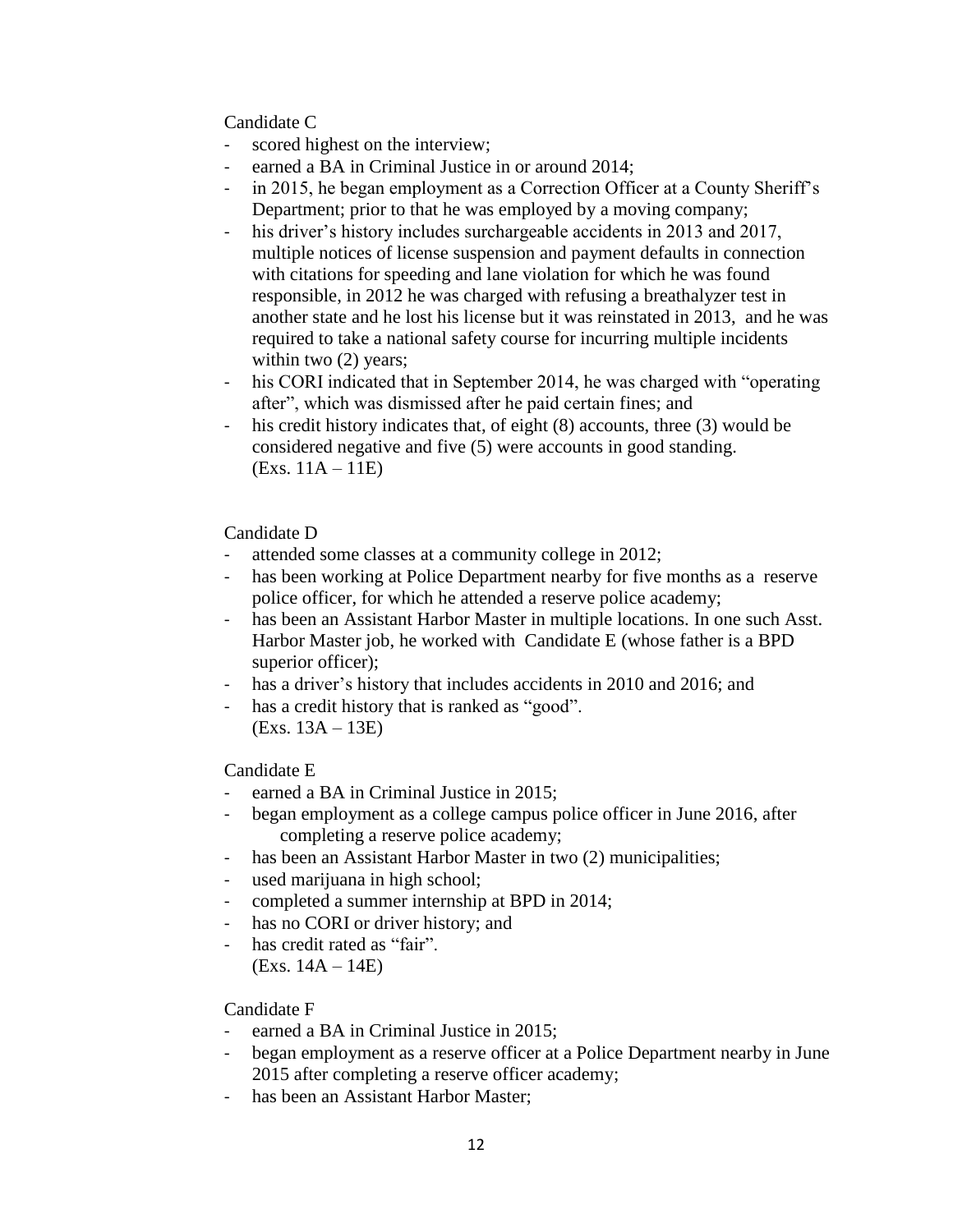- completed a three-month internship at Police Department nearby in 2014;
- completed a one-month internship at the BPD in 2012 (in college);
- had been involved in a physical fight in or about 2010. The parents of the victim declined to file criminal charges against Candidate F and others in view of the injuries their son sustained, which required two surgeries, but submitted an undated letter strongly opposing Candidate F's candidacy for the position of reserve police officer;
- there was no CORI or driver history found for this candidate; and
- his credit is rated "fair". (R.Ex. 15A – 15E)
- 24. By letter dated August 2, 2017, Chief LeLacheur informed the Appellant that he had been bypassed again. The letter did not list any negative reasons therefor but stated simply that after the background check, interview, reserve academy experience and law enforcement experience the best candidates were selected: Candidates C, D, E and F. (A.Ex. 23)
- 25. By letter dated September 25, 2017, Chief LeLacheur again wrote to the Appellant stating that he had been bypassed by Candidates C, D, E and F, this time listing their reported qualifications. This letter also states incorrectly that the Appellant has no law enforcement experience and, although he has not completed the reserve police academy, he has received certain law enforcement training for his work with the State Police and the Cambridge Police Department. (R.Exs. 2 and 6A – 6D; Testimony of Appellant; Administrative Notice)
- 26. The Appellant timely filed the instant appeal. (Administrative Notice)

# *Applicable Law*

The role of the Civil Service Commission is to determine "whether the Appointing Authority has sustained its burden of proving that there was reasonable justification for the action taken by the appointing authority." City of Cambridge *v.* Civil Service Commission, 43 Mass.App.Ct. 300, 304 (1997). Reasonable justification means the Appointing Authority's actions were based on adequate reasons supported by credible evidence, when weighed by an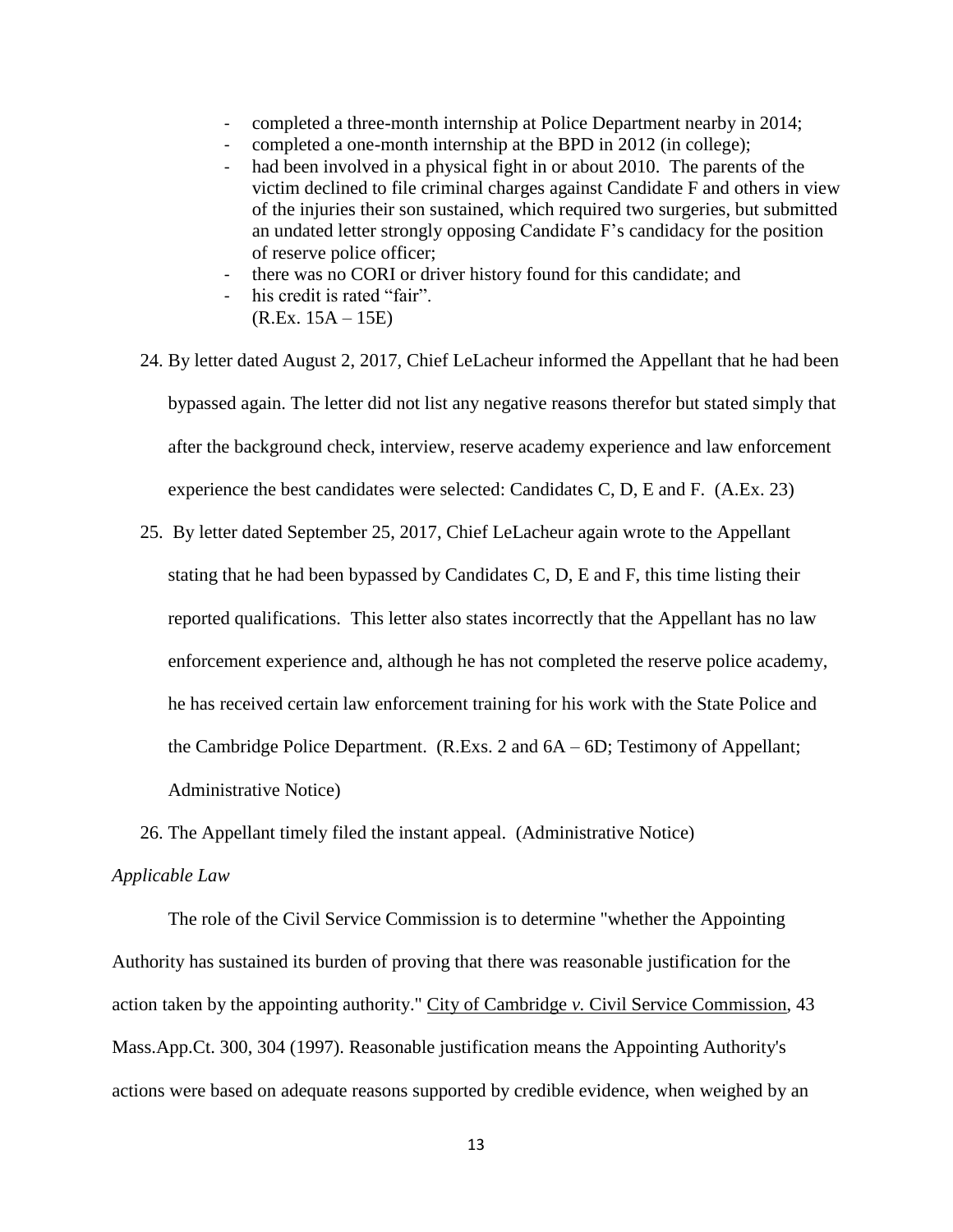unprejudiced mind, guided by common sense and by correct rules of law. Selectmen of Wakefield *v.* Judge of First Dist. Ct. of E. Middlesex, 262 Mass. 477, 482 (1928).

Commissioners of Civil Service *v.* Municipal Ct. of the City of Boston, 359 Mass. 214 (1971). G.L. c. 31, s. 2(b) requires that bypass cases be determined by a preponderance of the evidence. A "preponderance of the evidence test requires the Commission to determine whether, on the basis of the evidence before it, the Appointing Authority has established that the reasons assigned for the bypass of an Appellant were more probably than not sound and sufficient." Mayor of Revere *v.* Civil Service Commission, 31 Mass.App.Ct. 315 (1991).

 Appointing Authorities are rightfully granted wide discretion when choosing individuals from a certified list of eligible candidates on a civil service list. The issue for the commission is "not whether it would have acted as the appointing authority had acted, but whether, on the facts found by the commission, there was reasonable justification for the action taken by the appointing authority in the circumstances found by the commission to have existed when the Appointing Authority made its decision." Watertown v. Arria, 16 Mass.App.Ct. 331, 334 (1983). *See* Commissioners of Civil Serv. v. Municipal Ct. of Boston, 369 Mass. 84, 86 (1975) and Leominster v. Stratton, 58 Mass.App.Ct. 726, 727-728 (2003).

Civil service basic merit principles are defined, in part, as follows:

… (a) recruiting, selecting and advancing of employees on the basis of their relative ability, knowledge and skills including open consideration of qualified applicants for initial appointment; … (e) assuring fair treatment of all applicants and employees in all aspects of personnel administration without regard to political affiliation, race, color, age, national origin, sex, marital status, handicap, or religion and with proper regard for privacy, basic rights outlined in this chapter and constitutional rights as citizens, and; (f) assuring that all employees are protected against coercion for political purposes, and are protected from arbitrary and capricious actions. (G.L. c. 31, s. 1)(emphasis added)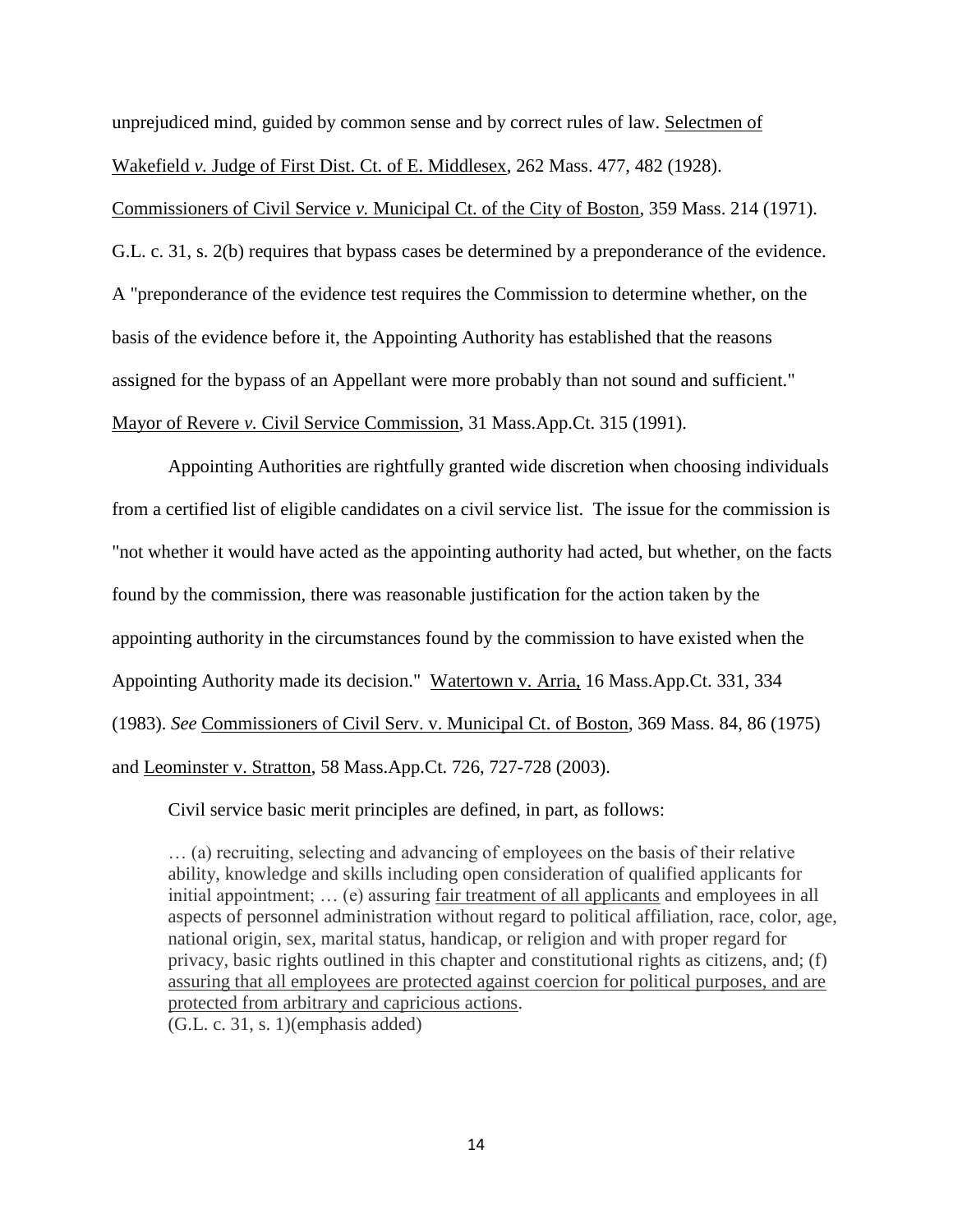#### *Analysis*

 $\overline{\phantom{a}}$ 

The Respondent has failed to establish by a preponderance of the evidence that it had reasonable justification to bypass the Appellant. The hiring processes used here, resulting in the selection of four (4) out of five (5) candidates being related to members (including superior officers) of the BPD, were based on unduly subjective and fluid methods of assessing the candidates, in addition to factual inaccuracies and processes that are inconsistent with the basic merit principles of the civil service hiring process.

Capt. Hegarty was at least partly involved in the hiring process when he should not have been involved at all. Capt. Hegarty gave the orientation presentation to candidates related to Certificate 03797. He is also the person who requested both Certifications 03797 and 04635. Although he removed himself from performing background checks at some unknown time and he did not interview the candidates when his nephew (Candidate A) was being considered in connection with Certification 03797, he was clearly involved in the hiring process relating to Certification 04635, interviewing candidates in connection with Certification 04635 (including Candidate C, who listed Capt. Hegarty as a reference and who is one of many members of the BPD whom Candidate C has known for many years), and meeting with Chief LeLacheur and others after the interviews to determine how the candidates would be ranked. By obtaining Certification 04635, the appointing authority was able to reach Candidates D, E and F, all of whom have relatives in the BPD and to reach Candidate  $C<sup>7</sup>$ 

The interviews under both Certifications were flawed in a number of ways. First, interviewers did not grade the candidates separately. Rather, they discussed and agreed upon a group score of each candidate's answer to each question, undermining the effect of having

<sup>&</sup>lt;sup>7</sup> Candidates C, D and F had been rejected under certification 03797, with interview scores in the bottom half of those who were interviewed. Curiously, under certification 04635, Chief LeLacheur lowered the weight assigned to the candidates' interview scores from 75% (under certification 03797) to 50%.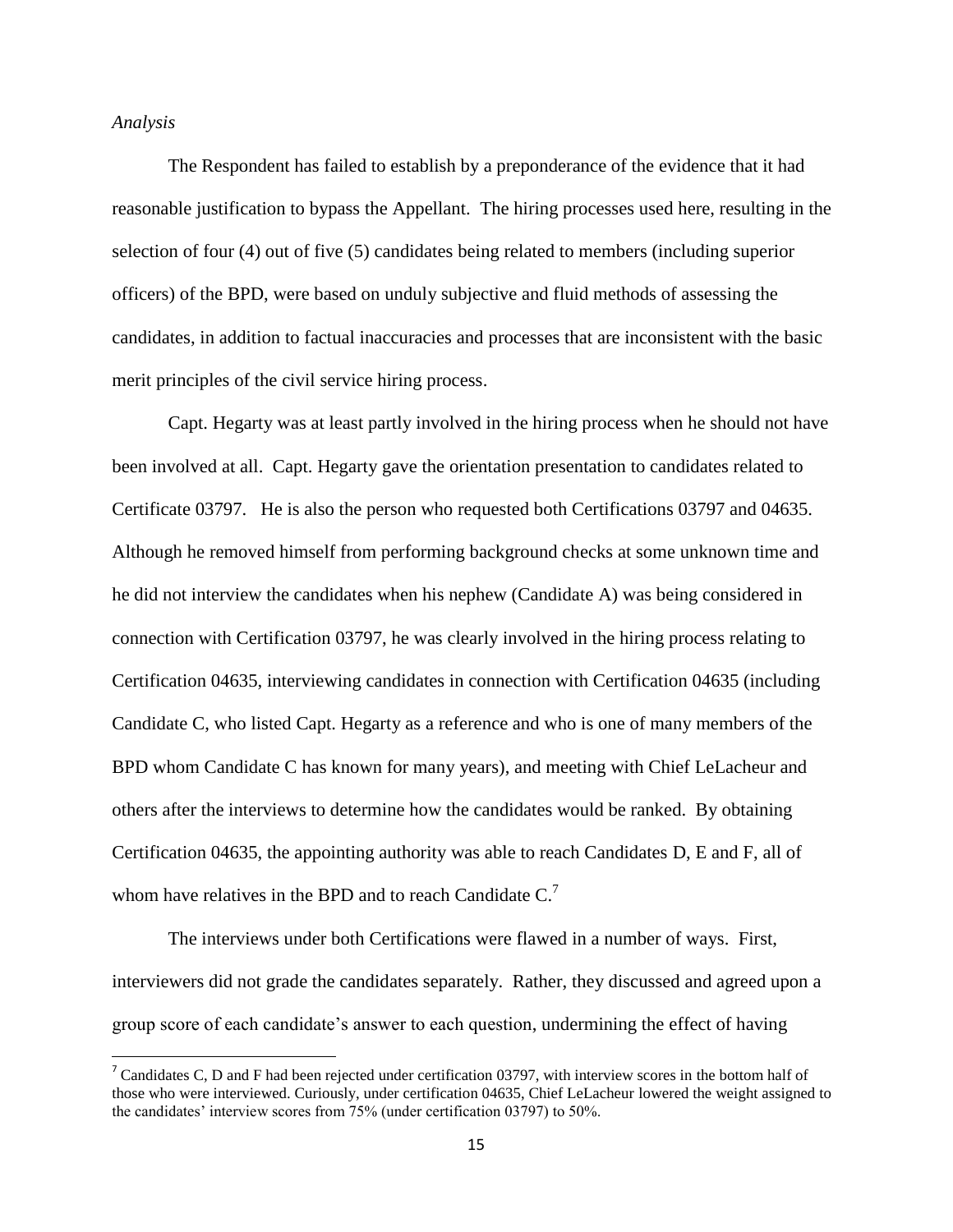multiple interviewers. Also, the interview processes for the two Certifications were different in that Chief LeLacheur sat in on the interviews related to Certification 04635 while he did not do so in the interviews related to Certification 03797. Further, similar responses to the same questions by different candidates were scored differently with no apparent reason.

The hiring process was also flawed in that the Respondent inaccurately concluded, despite clear evidence to the contrary, that the Appellant had no law enforcement experience. Even looking just at the Appellant's application, it was clear that he is a firefighter with years of experience, he is a Paramedic, and that one of his references is in charge of the Cambridge PD Bomb Squad who works with the Appellant. At the Commission's hearing, the Appellant underscored that although he has not attended a police academy per se, he has had a number of police-related trainings in order to be able to work with the CPD Bomb Squad and the State Police regarding hazardous materials, he has been trained with regard to the evidentiary chain of evidence rules and has testified in court. In addition, the Appellant indicated that he has treated people suffering from drug overdoses with NARCAN and he has trained others to use it, a scenario with which police are no doubt confronted all too often.

A hiring process is flawed when, as here, it fails to adequately consider the background of each candidate. One of the candidates who bypassed the Appellant in connection with Certification 04635 has a recent poor driving record. Another candidate who bypassed the Appellant was involved in a fight in high school, only five years prior to the civil service exam involved here, in which the victim was beaten such that he required two surgeries. In addition, while the Respondent indicated that it preferred to hire candidates with law enforcement experience, three of the four candidates selected in connection with Certification 04635 had only graduated from college in 2014 or 2015 and, thus, they had limited law enforcement experience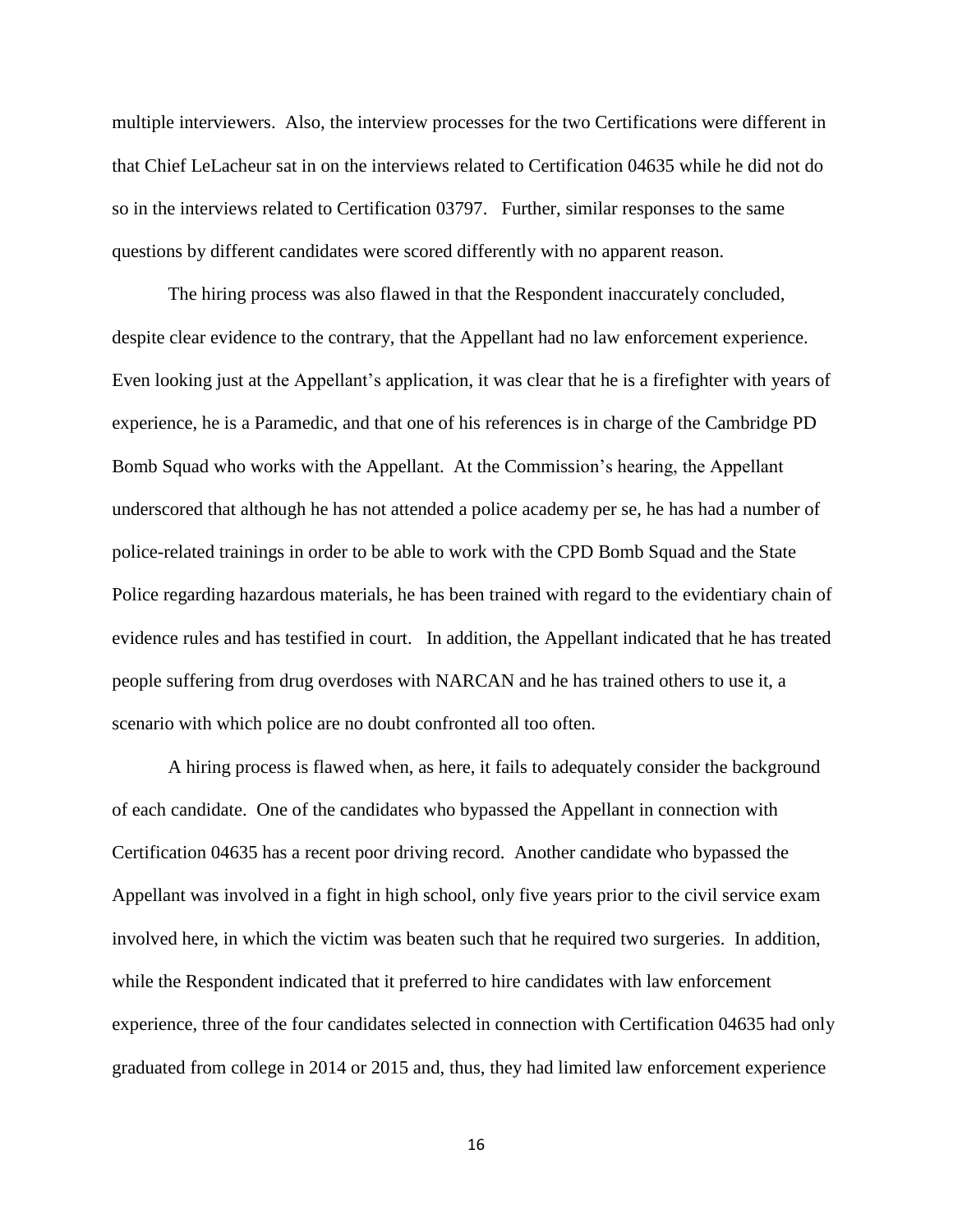since then. In fact, the Respondent considered as law enforcement experience the brief BPD internships of two of the candidates (Cert. 04635), which candidates are related to members of the BPD. Finally, a hiring process is flawed when, in addition to these errors, an appointing authority bypasses a candidate based on a personal feeling.

### *Conclusion*

Accordingly, for the above stated reasons, the bypass appeal of Mr. Menard, Docket No. G1-17-086, is hereby *allowed* and, pursuant to the powers of relief inherent in Chapter 534 of the Acts of 1976, as amended by Chapter 310 of the Acts of 1993, the state Human Resources Division, or the City of Beverly in its delegated capacity, is ordered to place the name of Nicholas Menard at the top of future certifications for the position of permanent reserve police officer within the City of Beverly Police Department until he is appointed or bypassed. In the event that the City chooses not to appoint reserve officers, the Appellant's name shall be placed at the top of the next certification issued to the City for the position of permanent full-time police officer in Beverly.

# Civil Service Commission

### */s/Cynthia A. Ittleman*

\_\_\_\_\_\_\_\_\_\_\_\_\_\_\_\_\_\_\_\_

### Cynthia A. Ittleman, Commissioner

By vote of the Civil Service Commission (Bowman, Chairman; Camuso, Ittleman, Stein and Tivnan, Commissioners) on June 20, 2019.

Either party may file a motion for reconsideration within ten days of the receipt of the Commission's decision. Under the pertinent provisions of the Code of Mass. Regulations, 801 CMR  $1.01(7)(1)$ , the motion must identify a clerical or mechanical error in the decision or a significant factor the Agency or the Presiding Officer may have overlooked in deciding the case. A motion for reconsideration shall be deemed a motion for rehearing in accordance with G.L. c. 30A, § 14(1) for the purpose of tolling the time for appeal.

Under the provisions of G.L c. 31, § 44, any party aggrieved by a final decision or order of the Commission may initiate proceedings for judicial review under G.L. c. 30A, § 14 in the superior court within thirty (30) days after receipt of such order or decision. Commencement of such proceeding shall not, unless specifically ordered by the